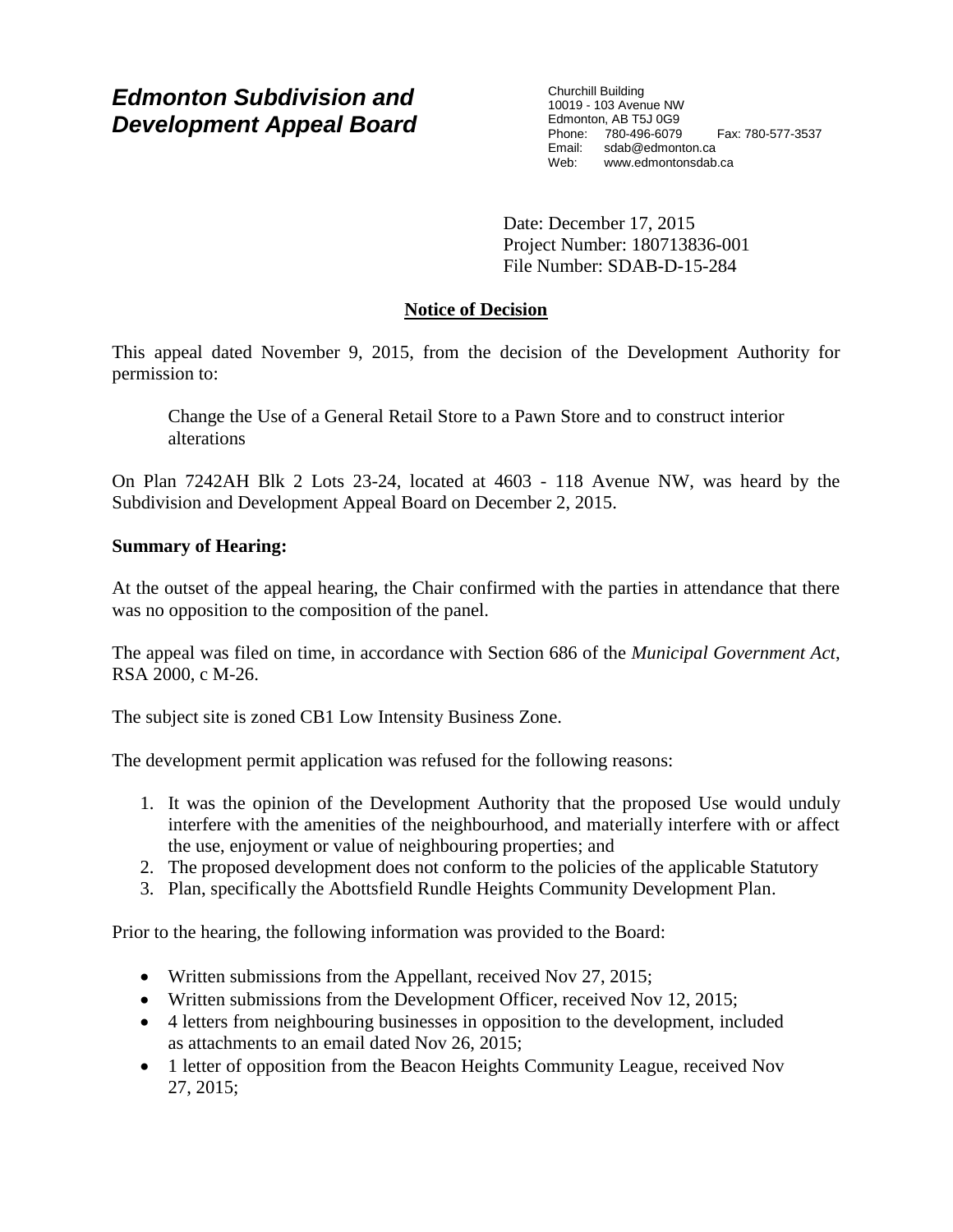- 2 letters of opposition from neighbouring businesses, received Nov 27, 2015;
- 1 letter of opposition from the Beverly Business Association, representing 4 neighbouring businesses, received Dec 1, 2015;
- 1 letter of opposition from 2 Beverly Community residents living at the same address, received Dec 1, 2015;
- 2 online responses in opposition to the development; and
- Copy of the Abbotsfield Rundle Heights Community Development Plan.

The Board heard from Ms. Holly Juska, legal counsel for the Appellant, who provided the following information:

- 1. The business now operates at 3908 118 Avenue. It is a growing business and the current location is too small, so they have purchased the subject property which is seven blocks away. They would like to make interior alterations and request a change in Use.
- 2. They are aware of the Overlay and that pawn stores are a Discretionary Use.
- 3. They have contacted the neighbouring area and the community league, and are prepared to address their concerns.
- 4. The existence of the Overlay and the fact that pawn stores are a Discretionary Use does not mean that pawn shop developments cannot proceed, but simply that there are additional regulations.
- 5. They understand that one of the purposes of the Overlay and the Development Plan is to prevent proliferation and to address any concerns raised by affected parties.
- 6. The proposed development does not represent a proliferation of pawn stores since they are simply moving their business from one location to another.
- 7. Since they were unable to attend the Business Revitalization Zone meeting, they are unware of any business concerns.
- 8. They received a few positive comments about developing the vacant building and cleaning up garbage from the property. They also received positive feedback from the Metis Association.
- 9. They received one negative comment about garbage being strewn around and they have addressed that concern.
- 10. They are aware of the stigma surrounding pawn shops.
- 11. In 1986, there were more pawn shops than there are now.
- 12. Since then, the number of pawn shops have reduced from four to two.
- 13. The Development Plan's goals regarding economic development and assisting economically viable businesses in the area support this development application, as they wish to be good business neighbours.
- 14. The proposed development also aligns with the land use provisions of the Development Plan, in that the proposed pawn shop will redevelop vacant lands, which is viewed positively in the Development Plan.
- 15. They are owners of this property and they have an interest in developing a good business.

Ms. Juska provided the following responses to questions from the Board: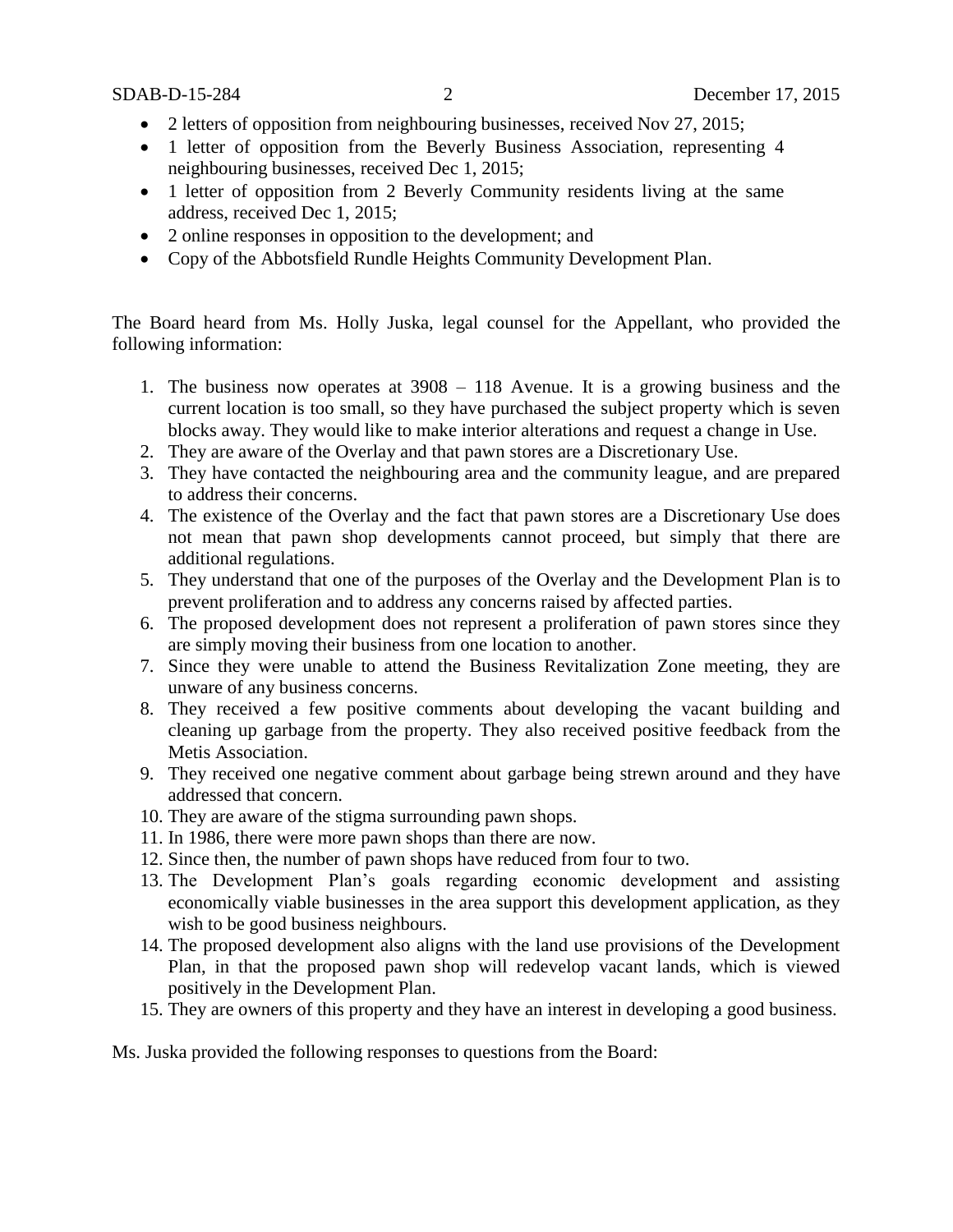- 1. If not approved, her clients will have to sell the business, or start over with some other business.
- 2. If they sold electronics or other non-pawn items so that they could operate in the new location as a General Retail Use, they would have to change the business because they are not large enough to operate two businesses. There is one family member and one employee who helps out at the store.
- 3. They are aware that the permit remains with the property.
- 4. They are tenants at the old location, and have no control over the location and what happens after they leave, but the Use would not necessarily have to be pawn shop.
- 5. They believe there are two pawn stores in the area, including theirs.
- 6. Ms. Juska stated that the Abbotsfield Rundle Heights Community Development Development Plan is a guiding document and not necessarily binding upon the Board.

The Board heard from Mr. Mitchel Zohner, supporting the Appellant, who provided the following information:

- 1. He is running the store in place of his father, who recently passed away.
- 2. He is unsure of the Landlord's intent once the pawn store moves to the new location.
- 3. He has no intention to open a second store in the community.
- 4. The store receives approximately 50 visitors per day, and he anticipates up to an unlimited number as the business grows.
- 5. He wants to work with businesses in the surrounding area. He believes that as his business grows and more customers visit his store, neighbouring businesses will also receive more customers.
- 6. He is aware of the surrounding commercial properties and the types of businesses in the area. He is also aware of the apartments across the street, the six parking lots and loading zone to the rear of the subject property, and the single family homes to the south.
- 7. As a family business, he wants to prosper in the neighbourhood.

The Board heard from the Appellant, Mr. Carla Zohner, who provided the following information:

- 1. Pawn shops are not being open as much now as in the past
- 2. Several pawn shops have closed in recent years, and when those properties were rerented, they were upgraded to other businesses, such as a hair salon.

The Board heard from, Ms. Erica Peacock, Development Officer from the City of Edmonton Sustainable Development, who provided the following information:

- 1. The proposed development involves a change in Use in a CB1 Low Intensity Business Zone. Pawn shops are a Discretionary Use in this zone.
- 2. Section 11.2(6) of the *Edmonton Zoning Bylaw* states:

The Development Officer shall receive all applications for development and… may refuse or approve, with or without conditions, with or without changes in the design of the development, or with or without the imposition of regulations more restrictive than those required by the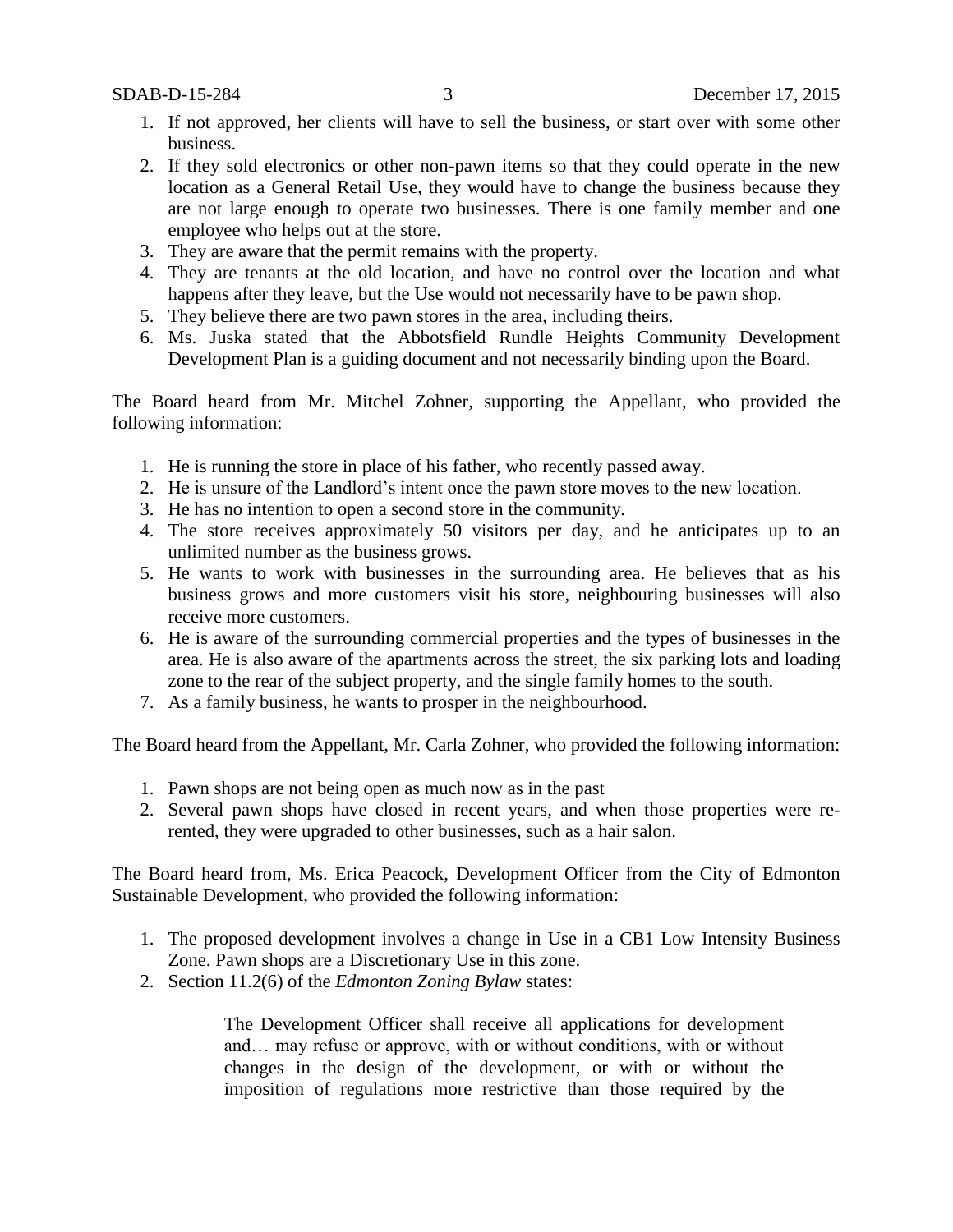specific Zone or General Development Regulations of this Bylaw, an application for development of a Discretionary Use, *having regard to the regulations of this Bylaw and the provisions of any applicable Statutory Plan;* [emphasis added]

3. Section 6.1(96) states:

**Statutory Plan** means for the purpose of this Bylaw only, any plan defined as a Statutory Plan by the Municipal Government Act, or any planning policy document approved by City Council by resolution having specific impact on a defined geographic area such as a neighbourhood.

- 4. Due to the wording of Sections 11.2(6) and 6.1(96), the Development Authority considers the Abbotsfield Rundle Heights Community Development Plan a Statutory Plan, since it was adopted by City Council by resolution.
- 5. Although Sustainable Development is required to give weight to the Development Plan, she acknowledged that the Board may take a different position.
- 6. The proposed development did not raise any development issues or variance concerns.
- 7. Since the Use is discretionary, the development was refused because of the fit within the community and also because of the weight they gave to the Statutory Plan.
- 8. Although the Development Plan was developed some time ago, it provides directions regarding how the area will be developed in the future.

In response to questions, Ms. Peacock provided the following information:

- 1. The Development Plan was passed by City Council, but is not considered a Statutory Plan under the *Municipal Government Act* definition.
- 2. Community Development Plans are policy documents for area redevelopment, and they were trying to align the proposed business with this document.
- 3. Relocation is not a proliferation as they are moving the same business from one location to another; however, the Use resides with the land.
- 4. They have support from the Metis Regional Council.
- 5. She referenced Exhibit "B", which showed the number of Pawn Shops along 118 Avenue. Within the Beverly Heights area, there is one other pawn shop along with the one presently being considered. However, along the total length, there were 13 pawn shops.
- 6. When asked whether there had been any complaints or issues regarding this pawn shop, she indicated that there have not been any.
- 7. She said that the Overlay was developed because there were issues with pawn shops at that time; however, those concerns have decreased significantly and there are no specific issues at the moment.
- 8. Referencing the Beverly Heights Land Use Zoning Plan, she identified single detached housing to the south of the subject property, apartment housing to the north, and multicommercial buildings to the west.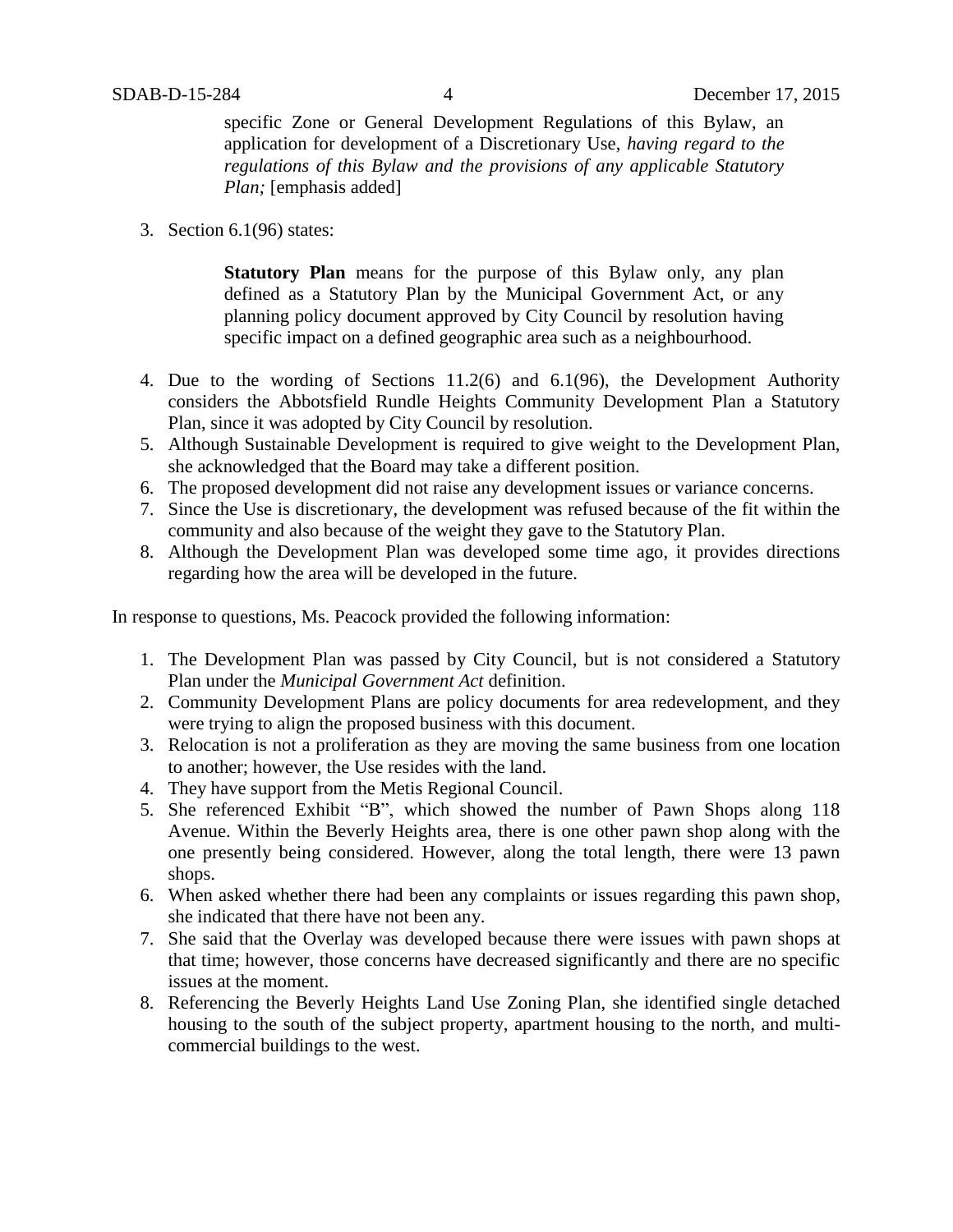The Board heard from Ms. Shirley Lowe, Board representative from the Beverly Revitalization Zone Association (the "BRZ"), who provided the following information:

- 1. She has been directly involved with the community, and is representing the BRZ because the Executive Director is out of the country.
- 2. Residents viewed 118 Avenue as unattractive with a poor image, resulting in many residents shopping outside the community.
- 3. In working with leagues and the development office, they developed an Overlay to promote good businesses, including restaurants.
- 4. As of today, fear of pawn shops along 118 Avenue is diminishing, but it is a work in progress.
- 5. She feels there is a sufficient amount of loan stores that already service the area, and is concerned that the previous location will also remain as a pawn shop.
- 6. The approval of this application defeats the purpose of the Community Development Plan.
- 7. The Association's meetings are open to the public, but the Appellants did not attend.

The Board heard from the Ms. Colleen Fidler, one of the authors of the Development Plan. She is the Executive Director of the Beverly Town Community Development Society. Ms. Fidler provided the following information:

- 1. The Society was originally a City Council Committee and it is now a non-profit society.
- 2. She has worked with the Rundle Heights community for the last 20 years, and strongly believes that Beverly means to be more than just pawn shops
- 3. She confirmed she is representing the residents of the area and that most are long term elderly and are fearful of what pawn shops entail.
- 4. Pawn shops have changed the way they do business, but she admitted she could not provide negative statistics, and that the stigma associated with pawn shops is just a perception.
- 5. The proposed development is currently located in the main business strip and they are moving to a more residential area.

The Board heard from Mr. Lawence Jacobs, representing the Beverly Heights Community League, who provided the following information:

- 1. He has been a resident of Beverly Heights for 65 years.
- 2. The League does not support the pawn shop, which they feel would be contrary to the Overlay and culture of the community.
- 3. They strive to make 118 Avenue a user-friendly experience for the elderly and children.
- 4. The subject property is currently vacant, and has mostly been occupied by transients. He does not recall it ever being a General Retail Store.
- 5. The property has not been a reputable building, and it probably does not comply with Building Code.

The Board heard from the Ms. Edith Boonstrud, who has sat on several boards and is a resident of the Beverly community. Ms. Boonstrud provided the following information: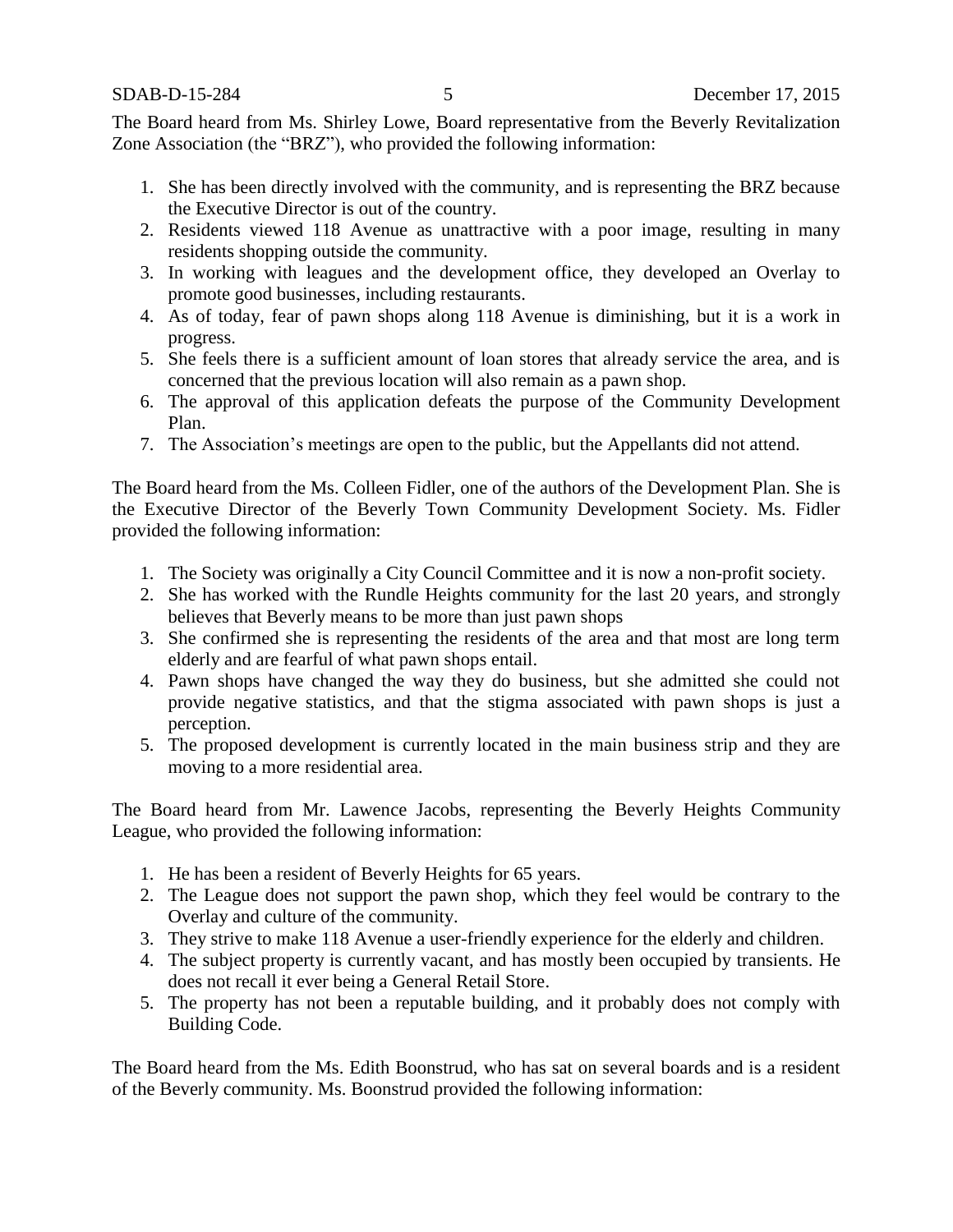- 1. She is not opposed to this type of business, but she feels that the development is just another pawn shop.
- 2. She feels that the community is always fighting against this type of business, including liquor stores. There are already several similar stores on 118 Avenue, and she believes that the proposed development can be accommodated elsewhere.

The Board heard from the Ms. Delilah Gharabli, owner of the commercial building across the street east of the subject property. She has been operating the commercial building since 2001 and purchased it in 2009. Ms. Gharabli provided the following information:

- 1. Since 2012, they made a façade improvement to the property to make it renter friendly.
- 2. The improvement cost has increased to about \$100,000
- 3. Her investment would decline with the addition of a pawn shop.
- 4. The commercial building that she owns includes seven renters who are fairly established: a hair salon and smoke shop; an automotive; a little grocer; a halail meat shop; a donair and pizza shop; a cellphone and computer repair shop; and a hair accessory shop.
- 5. She identified pawn shops and cash stores as examples of a failing business community.
- 6. She has not experienced any negative actions from the currently vacant building, only a small amount of graffiti.
- 7. She has nothing personal against this particular owner, but it is the perception of pawn shops that she has issues with.
- 8. She did not receive any correspondence from the Appellant that a pawn shop would be coming to the area. She was only first advised when she received the Notice of Appeal letter from the Subdivision and Development Appeal Board.
- 9. She acknowledged that the Overlay does not prohibit pawn shops but allows property owners to voice concerns.

In rebuttal, the Board heard from Ms. Juska, who provided the following information:

- 1. In the list of pawn shops distributed as Exhibit B, 8 out of the 13 are closed.
- 2. Her client had received no information about the Business Revitalization Zone meeting, notwithstanding the public nature of these meetings.
- 3. There are regulations in place for pawn stores to prevent predatory practices.
- 4. The building has been vacant for several years, and there have been transients.
- 5. Her clients will invest in building and improving the building's condition and appearance.
- 6. They had sent registered letters to all contact addresses of the tenants, and also left phone messages at the contact numbers. It is possible that the contact information may be out of date, but they have done their due diligence and received little feedback. As such, there was not much that they could do to address concerns.
- 7. Numbers for pawn stores have decreased.
- 8. Ms. Tamara Zohner admitted that there is a stigma associated with pawn stores, and they want to address that stigma. She noted that the subject pawn store has the lowest rate of police pickups in the city with respect to pawned stolen items and property.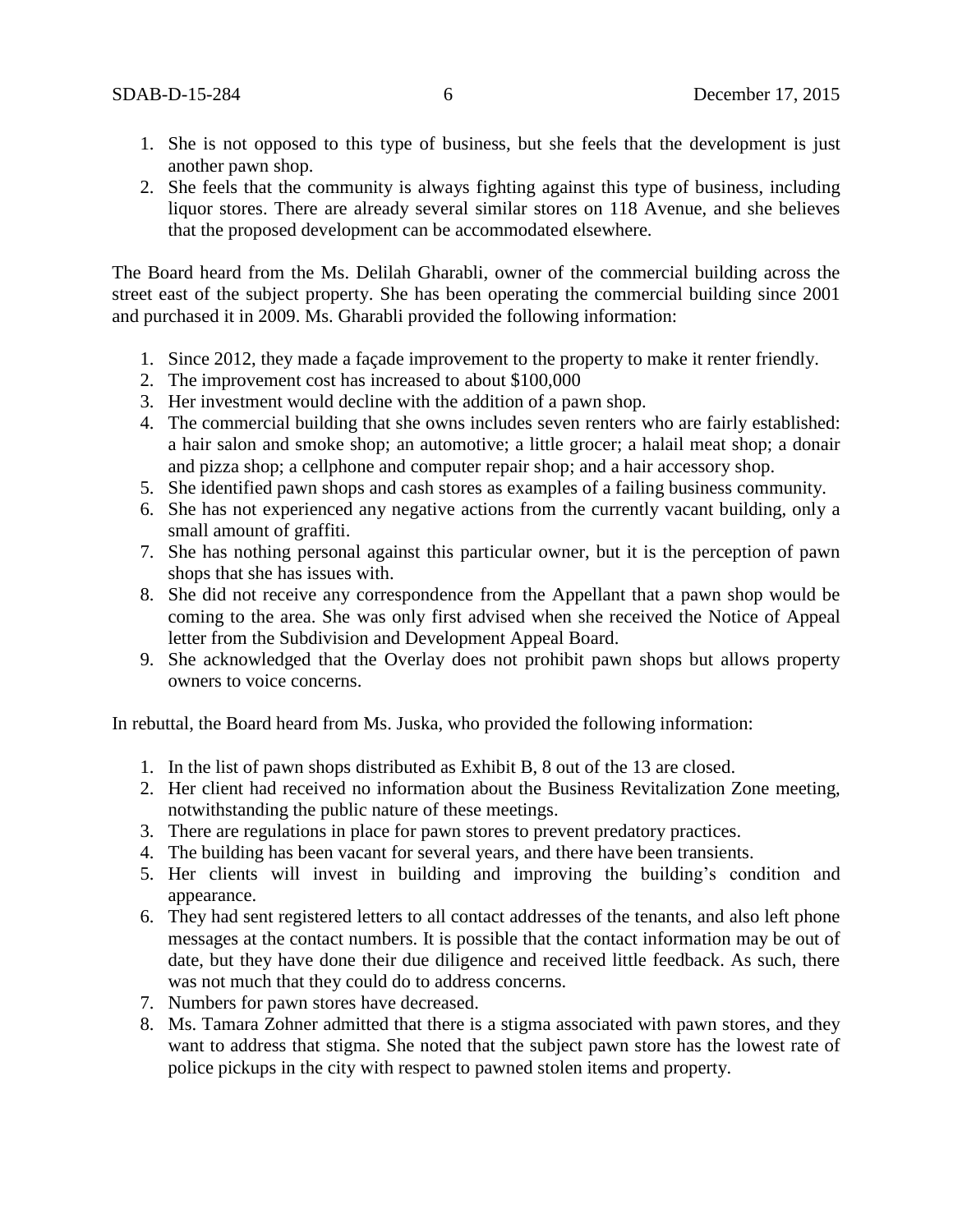9. They are working hard to make their business family-friendly, and her own children work in the store.

#### **Decision:**

The appeal is GRANTED and the decision of the Development Authority is REVOKED. The development is GRANTED as applied for to the Development Authority.

#### **Reasons for Decision:**

The Board finds the following:

- 1. Pawn Stores are a Discretionary Use in the CB1 Low Intensity Business Zone.
- 2. The proposed development meets all of the development regulations for Pawn Stores in the *Edmonton Zoning Bylaw*, including the Secondhand Stores and Pawn Stores Overlay. The sole issue before the Board is whether or not this Discretionary Use should be allowed.
- 3. When considering this Discretionary Use, the Board considered whether or not the proposed pawn shop would constitute an incompatible land use with the existing uses of the neighbouring parcels of land. The Board finds that it is a compatible use with the existing uses because:
	- a. The Board is satisfied that there is not a large number of Pawn Shops in the area only two in the Beverly Heights neighbourhood – so proliferation of Pawn Stores will not be a problem caused by this development;
	- b. the development would be located within a commercial area, with retail stores on the east and west of the subject site, meaning that the development is compatible with pedestrian oriented commercial establishments;
	- c. having a new retail establishment replace a spot that has been vacant for 7 years improves the amenities of the area; and
	- d. the Board heard no evidence beyond suspicions that the location of a Pawn Shop on the subject site would unduly affect the use or value of the neighbouring parcels of land.
- 4. Accordingly, the Board finds that discretion should be exercised in favour of the Applicant and that the development should be allowed.
- 5. The Development Authority did not present any significant planning reasons that would lead the Board to find that the proposed development is an incompatible land use. Instead, the Development Authority relied on a document known as the Abbottsfield Rundle Heights Community Development Plan.
- 6. The Abbottsfield Rundle Heights Community Development Plan is not a statutory plan within the definition of the *Municipal Government Act*. Section 616(dd) of the MGA defines statutory plans as "an intermunicipal development plan, a municipal development plan, an area structure plan and an area redevelopment plan adopted by a municipality under Division 4". The Abbottsfield Rundle Heights Community Development Plan does not meet this definition.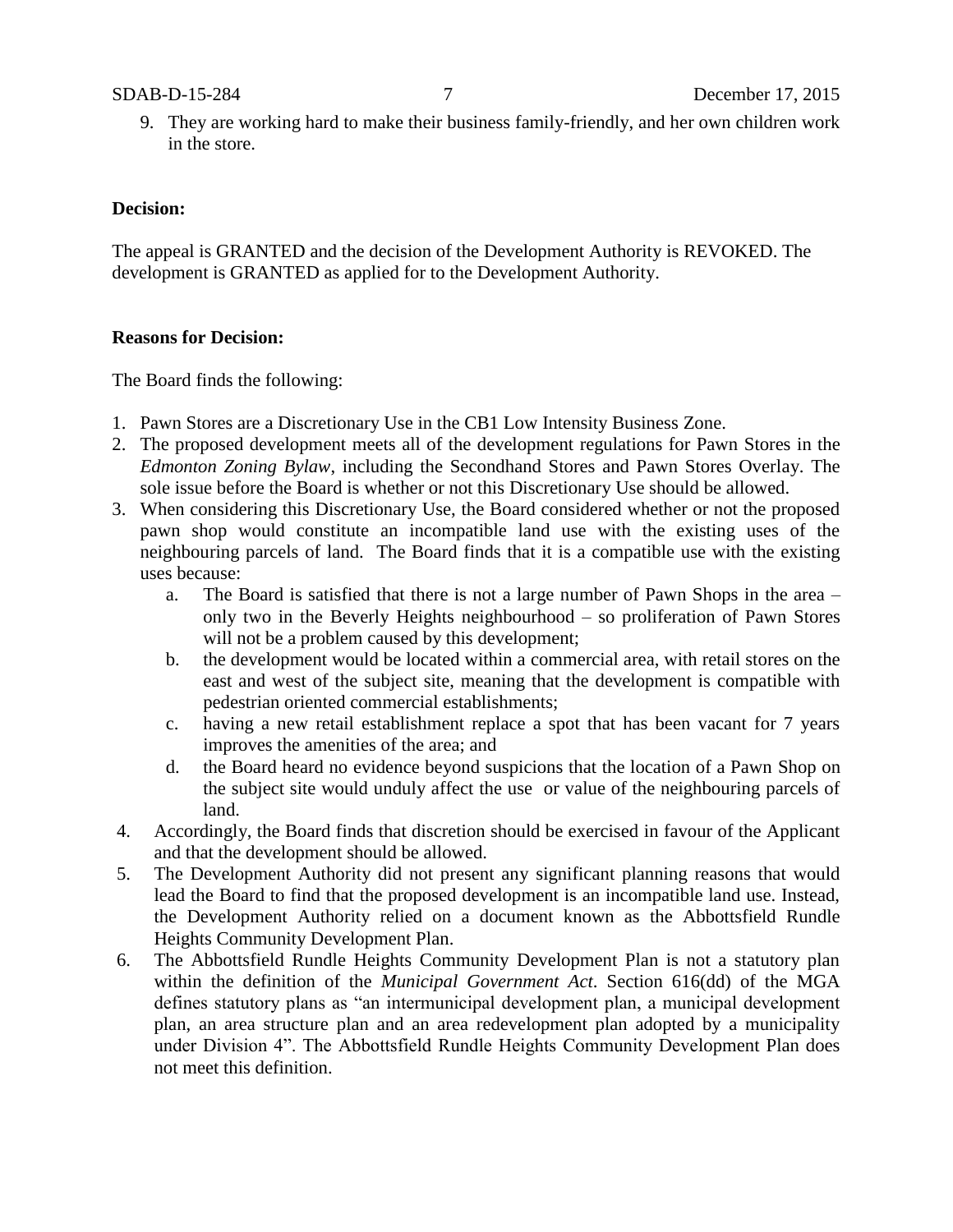- 7. Not only is the Development Plan not a statutory plan within the meaning of the *Municipal Government Act*, it is not a Bylaw of the City of Edmonton either, being approved by a council resolution on October 21, 1996.
- 8. Section 687(3) of the *Municipal Government Act* sets out the documents that this Board must comply with; it does not list any document class that would include a document such as the Abbottsfield Rundle Heights Community Development Plan. The Board finds that the proposed development is in complete compliance with the *Edmonton Zoning Bylaw*, and is not at odds with any statutory plan as defined within the *Municipal Government Act*. As a result, and given the Board's finding that the proposed development does not constitute a use incompatible with the neighbouring land uses, the appeal is allowed and the development is granted.
- 9. The Board is satisfied that based on the above reasons, the proposed development will not unduly interfere with the amenities of the neighbourhood, nor materially interfere with or affect the use, enjoyment or value of neighbouring parcels of land.

### **Important Information for the Applicant/Appellant**

- 1. This is not a Building Permit. A Building Permit must be obtained separately from the Sustainable Development Department, located on the  $5<sup>th</sup>$  Floor, 10250 – 101 Street, Edmonton.
- 2. Obtaining a Development Permit does not relieve you from complying with:
	- a. the requirements of the *Edmonton Zoning Bylaw*, insofar as those requirements have not been relaxed or varied by a decision of the Subdivision and Development Appeal Board;
	- b. the requirements of the *Alberta Safety Codes Act*, RSA 2000, c S-1;
	- c. the requirements of the *Permit Regulation*, Alta Reg 204/2007;
	- d. the requirements of any other appropriate federal, provincial or municipal legislation; and
	- e. the conditions of any caveat, covenant, easement or other instrument affecting a building or land.
- 3. When an application for a Development Permit has been approved by the Subdivision and Development Appeal Board, it shall not be valid unless and until any conditions of approval, save those of a continuing nature, have been fulfilled.
- 4. A Development Permit will expire in accordance to the provisions of Section 22 of the *Edmonton Zoning Bylaw 12800*, as amended.
- 5. This decision may be appealed to the Alberta Court of Appeal on a question of law or jurisdiction under Section 688 of the *Municipal Government Act*, RSA 2000, c M-26. If the Subdivision and Development Appeal Board is served with notice of an application for leave to appeal its decision, such notice shall operate to suspend the Development Permit.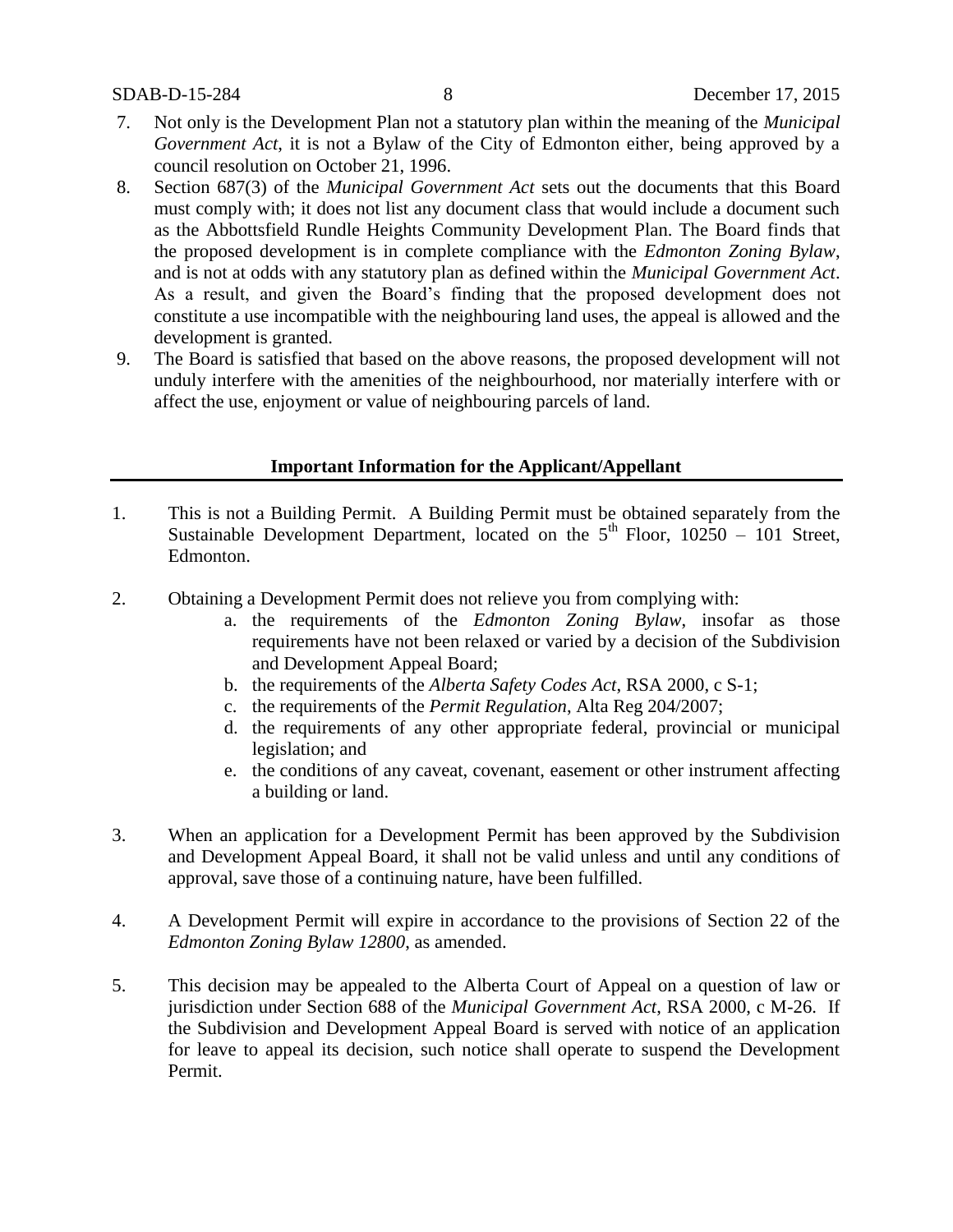6. When a decision on a Development Permit application has been rendered by the Subdivision and Development Appeal Board, the enforcement of that decision is carried out by the Sustainable Development Department, located on the 5th Floor, 10250 – 101 Street, Edmonton.

*NOTE: The City of Edmonton does not conduct independent environmental checks of land within the City. If you are concerned about the stability of this property for any purpose, you should conduct your own tests and reviews. The City of Edmonton, when issuing a development permit, makes no representations and offers no warranties as to the suitability of the property for any purpose or as to the presence or absence of any environmental contaminants on the property.*

> Mr. I. Wachowicz, Chairman Subdivision and Development Appeal Board

c.c.